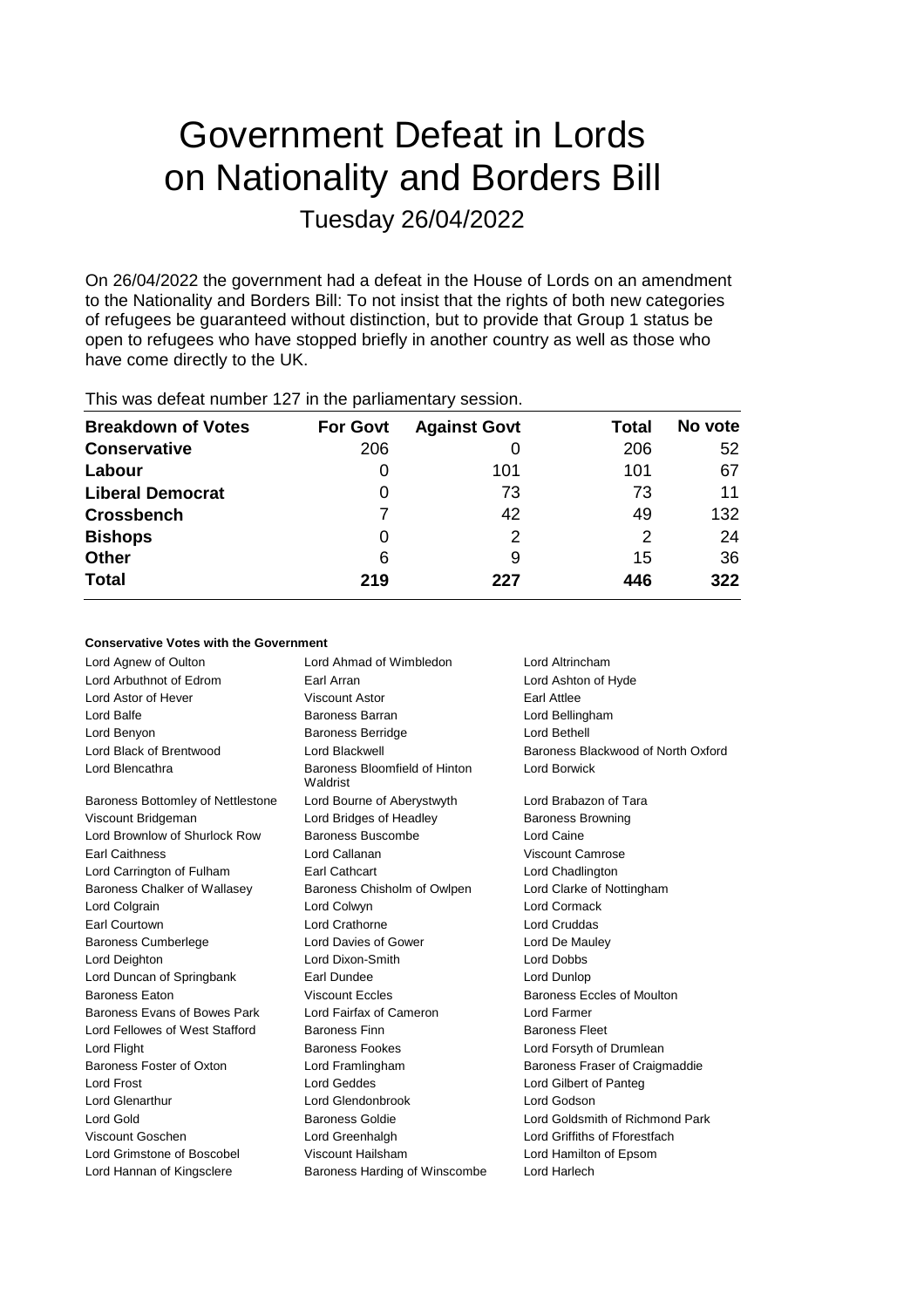Lord Harris of Peckham Lord Haselhurst Lord Hayward Lord Henley Lord Herbert of South Downs Lord Hodgson of Astley Abbotts Baroness Hodgson of Abinger Lord Holmes of Richmond Baroness Hooper Lord Horam Lord Howard of Lympne Lord Howard of Rising Earl Howe Lord Howell of Guildford Lord Hunt of Wirral Lord James of Blackheath Baroness Jenkin of Kennington Lord Jopling Lord Kamall Lord Keen of Elie Lord King of Bridgwater Lord Kirkham Lord Kirkhope of Harrogate Lord Lamont of Lerwick Lord Lancaster of Kimbolton Lord Lang of Monkton Lord Lansley Earl Leicester Lord Leigh of Hurley Lord Lexden Lord Lilley Earl Lindsay Lord Lingfield Earl Liverpool Lord Lucas Lord Mackay of Clashfern Lord Mancroft Baroness Manzoor Lord Marland Lord Marlesford Lord Maude of Horsham Lord McColl of Dulwich Baroness McGregor-Smith Lord McInnes of Kilwinning Lord McLoughlin Lord Mendoza **Baroness Meyer** Baroness Meyer **Baroness Mone** Duke of Montrose Baroness Morgan of Cotes Baroness Morris of Bolton Lord Moylan Lord Naseby Lord Nash Baroness Neville-Jones Baroness Neville-Rolfe Baroness Newlove Baroness Nicholson of Winterbourne Baroness Noakes Lord Northbrook Lord Norton of Louth Lord Offord of Garvel Lord Parkinson of Whitley Bay Baroness Penn **Connect Connect Connect Lord Pickles** Baroness Pidding Baroness Pidding Lord Polak Lord Popat Lord Porter of Spalding **Lord Price Lord Ranger Lord Ranger Baroness Rawlings** Lord Reay **Baroness Redfern Lord Ribeiro Lord Ribeiro** Lord Risby **Lord Robathan** Baroness Rock Lord Saatchi **Baroness Sanderson of Welton** Lord Sandhurst Lord Sarfraz **Lord Sassoon** Baroness Sater Baroness Scott of Bybrook Baroness Seccombe Lord Selkirk of Douglas Baroness Shackleton of Belgravia Lord Sharpe of Epsom Lord Sheikh Baroness Shephard of Northwold Lord Sherbourne of Didsbury Lord Shinkwin Lord Smith of Hindhead Lord Spencer of Alresford Lord Sterling of Plaistow Lord Stewart of Dirleton Baroness Stowell of Beeston Lord Strathcarron Lord Strathclyde **Baroness Sugg Lord Taylor of Holbeach** Baroness Sugg Lord Taylor of Holbeach Lord Trefgarne Viscount Trenchard Lord Udny-Lister Lord Vaizey of Didcot **Baroness Vere of Norbiton** Baroness Verma Lord Wakeham Lord Wasserman Lord Wei Lord Wharton of Yarm Lord Whitby Lord Willetts Baroness Williams of Trafford Lord Wolfson of Tredegar Baroness Wyld Lord Young of Cookham Viscount Younger of Leckie

### **Conservative Votes against the Government**

#### **Labour Votes with the Government**

#### **Labour Votes against the Government**

Baroness Amos Lord Anderson of Swansea Lord Bach Baroness Henig **Lord Howarth of Newport** Lord Hunt of Kings Heath

Baroness Bakewell **Baroness Bakewell** Lord Berkeley **Baroness Blake of Leeds** Baroness Blower Lord Blunkett Lord Boateng Lord Bradley Lord Brooke of Alverthorpe Lord Browne of Ladyton Lord Campbell-Savours Lord Carter of Coles Lord Cashman Baroness Chakrabarti **Baroness Chapman of Darlington** Lord Clark of Windermere Lord Coaker Lord Collins of Highbury Baroness Corston Baroness Crawley Lord Davidson of Glen Clova Lord Davies of Stamford Lord Davies of Brixton Baroness Donaghy Baroness Drake Lord Dubs Lord Elder Lord Faulkner of Worcester Baroness Gale **Communist Contract Contract Contract Contract Contract Contract Contract Contract Contract Contract Contract Contract Contract Contract Contract Contract Contract Contract Contract Contract Contract Contract** Lord Grocott Lord Hacking Viscount Hanworth Lord Harris of Haringey **Lord Haworth Baroness Hayman of Ullock** Baroness Hayman of Ullock Baroness Hayter of Kentish Town Baroness Healy of Primrose Hill Lord Hendy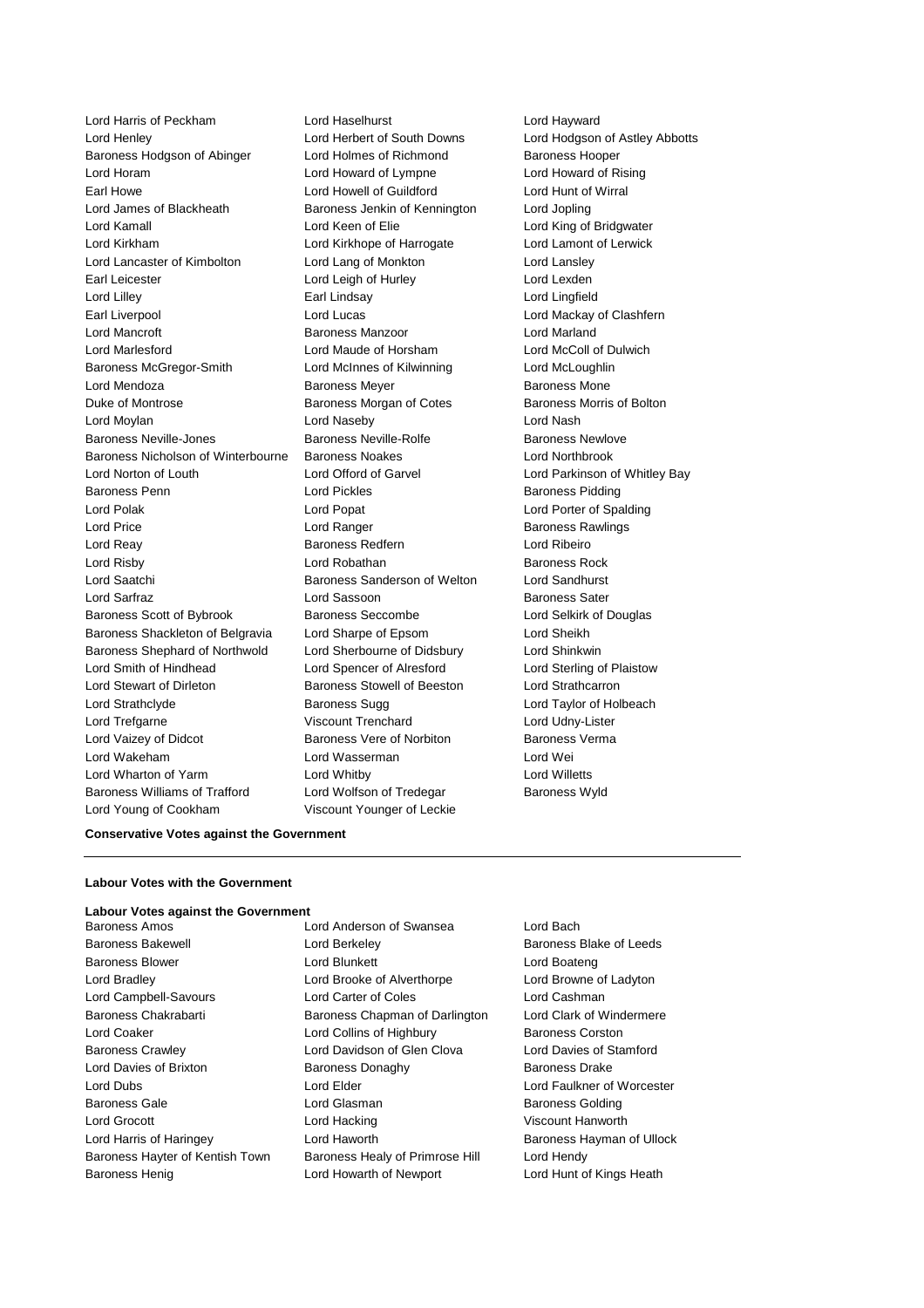Lord Hutton of Furness **Baroness Jones of Whitchurch** Lord Jones<br>
Lord Jordan Lord Kennedy of Southwark Lord Khan of Burnley Lord Jordan **Lord Kennedy of Southwark** Lord Knight of Weymouth Baroness Lawrence of Clarendon Lord Layard Lord Lennie **Baroness Liddell of Coatdyke** Lord Liddle Lord Lipsey Baroness Lister of Burtersett Baroness Mallalieu Lord Maxton Lord McAvoy Lord McConnell of Glenscorrodale Baroness McIntosh of Hudnall Lord McNicol of West Kilbride Lord Mendelsohn Lord Monks **Baroness Morgan of Huyton** Baroness Morris of Yardley Lord Murphy of Torfaen **Baroness Nye** Baroness Nye Baroness Osamor Baroness Primarolo **Baroness Prosser** Baroness Ramsay of Cartvale Baroness Rebuck **Lord Reid of Cardowan** Baroness Ritchie of Downpatrick Lord Robertson of Port Ellen Lord Rooker Lord Rosser Baroness Royall of Blaisdon Baroness Sherlock Lord Sikka Lord Snape Viscount Stansgate Baroness Taylor of Bolton Baroness Thornton Lord Touhig Lord Triesman Lord Tunnicliffe **Lord Tunnicliffe** Lord Turnberg **Lord Baroness Warwick of Undercliffe** Lord Watson of Invergowrie **Baroness Wheeler** Baroness Whitaker Lord Whitty Baroness Wilcox of Newport Lord Woodley Lord Young of Norwood Green Baroness Young of Old Scone

#### **Liberal Democrat Votes with the Government**

#### **Liberal Democrat Votes against the Government** Lord Allan of Hallam Baroness Bakewell of Hardington Mandeville Baroness Barker **Lord Beith** Baroness Benjamin Baroness Bonham-Carter of Yarnbury Baroness Bowles of Berkhamsted Baroness Brinton Lord Bruce of Bennachie Lord Burnett Baroness Burt of Solihull Lord Clement-Jones Lord Dholakia Baroness Doocey Baroness Featherstone Lord Foster of Bath Lord Fox **Lord German** Earl Glasgow **Earl Glasgow** Lord Goddard of Stockport Baroness Grender Baroness Hamwee Baroness Harris of Richmond Baroness Humphreys Lord Hussain Baroness Hussein-Ece **Baroness** Janke Baroness Janke Baroness Jolly Lord Jones of Cheltenham Baroness Kramer Lord Lee of Trafford Baroness Ludford Lord Marks of Henley-on-Thames Lord McNally Baroness Miller of Chilthorne Domer Lord Newby **Baroness Northover** Baroness Northover Lord Oates Lord Paddick Lord Palmer of Childs Hill Baroness Parminter Baroness Pinnock Lord Purvis of Tweed Lord Razzall Lord Redesdale Lord Rennard Lord Roberts of Llandudno Baroness Scott of Needham Market Lord Scriven Lord Sharkey Baroness Sheehan Lord Shipley Baroness Smith of Newnham Lord Stephen Lord Stoneham of Droxford Lord Storey **Lord Strasburger** Lord Strasburger **Lord Stunell** Baroness Suttie Lord Taylor of Goss Moor Lord Teverson Baroness Thomas of Winchester Lord Thomas of Gresford Viscount Thurso Lord Tope **Baroness Tyler of Enfield** Lord Verjee Lord Wallace of Saltaire **Baroness Walmsley Communist Cord Willis of Knaresborough**

# **Crossbench Votes with the Government**<br>
Lord Cameron of Dillington<br>
Viscount Craigavon

Lord Cameron of Dillington Viscount Craigavon Baroness Deech Lord Green of Deddington Lord Kakkar Lord Kilclooney Lord Vaux of Harrowden

Lord Wrigglesworth

#### **Crossbench Votes against the Government** Lord Aberdare Lord Alton of Liverpool Lord Berkeley of Knighton

Baroness Bull **Baroness Campbell of Surbiton** Lord Carlile of Berriew Viscount Colville of Culross Earl Courtenay of Devon Lord Cromwell

Lord Blair of Boughton **Baroness Boycott Lord Brown of Eaton-under-Heywood** Baroness D'Souza **Earl Erroll** Earl Erroll Baroness Falkner of Margravine